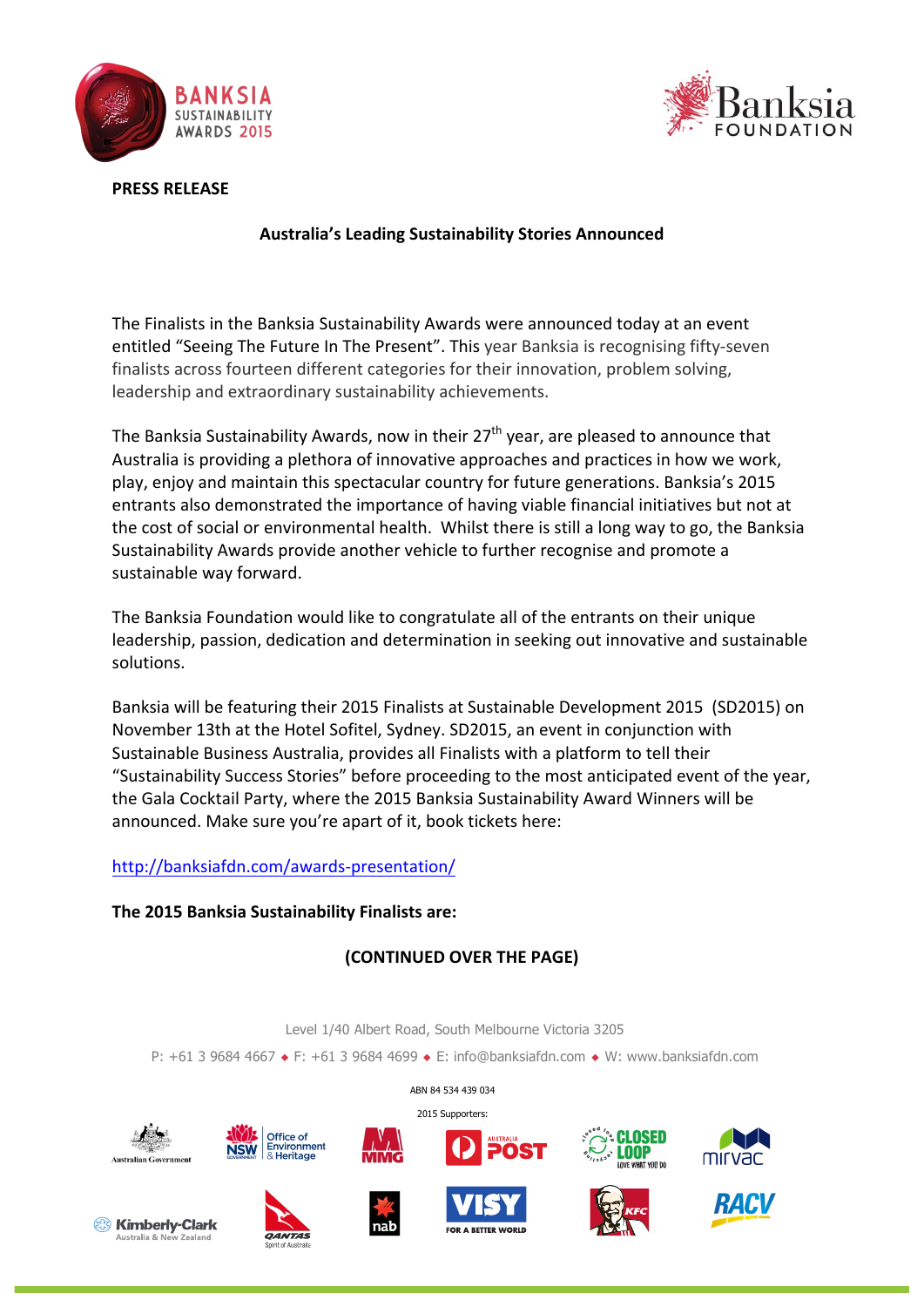## **Banksia Education for Sustainability Award Proudly sponsored by Kimberly-Clark Australia and New Zealand**

# The Banksia Education for Sustainability Award recognises leadership and achievement in raising awareness and understanding of sustainability issues, promoting tangible change in values and behaviour in support of sustainability throughout a selected target audience.

Global Water Cooperation - A means for educators to address local and global environment issues Bentleigh West Primary School, VIC

Grown and Gathered - Educating from the ground up towards sustainable food systems and a bright future! Grown and Gathered, VIC

Kamila Krauze Glen Huntly Primary School, VIC

ResourceSmart Schools Sustainability Victoria, VIC

Mirboo North Secondary College Enviro Team and Landcare Cadets Mirboo North Secondary College, VIC

# **Banksia Food for Sustainable Thought Award Proudly sponsored by Closed Loop and KFC Australia**

The Banksia Food for Sustainable Thought Award recognises demonstrated leadership, innovation and achievement in addressing matters of food security through sustainable food practices in the areas of distribution, storage, packaging, retailing, education, waste management and preparation.

Saffrron, NT

Australian Dairy Industry Sustainability Framework: Making dairy food sustainable for the long term Dairy Australia (on behalf of the Australian Dairy Industry Council), VIC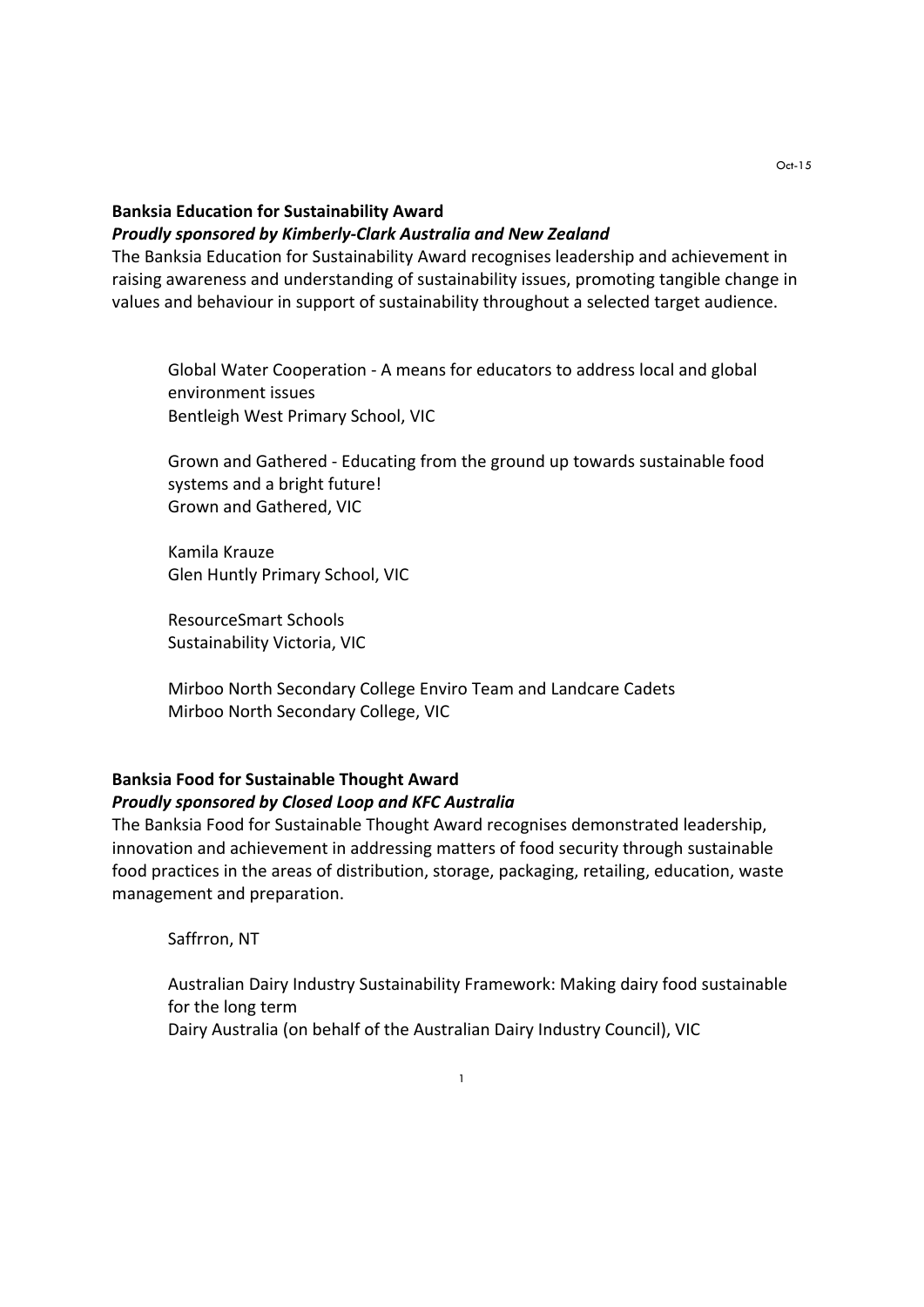#### **Banksia Indigenous Leadership for Sustainability Award**

The Banksia Indigenous Leadership for Sustainability Award recognises demonstrated leadership and innovation in the care of land and waterways, capacity building of the local community and enhancing long term growth.

Lirrwi Yolngu Tourism Aboriginal Corporation, NT

Tiwi Fire Ant Eradication Program

Tiwi Land Rangers in partnership with CSIRO and Tiwi Plantations Corporation, NT

## **Banksia Innovator of the Year Award Proudly sponsored by Mirvac**

The Innovator of the Year Award recognises an individual (or team) that has best demonstrated innovation in taking an initiative from a concept, through collaborative research and the quick adoption of the findings, to making the concept a commercial reality.

Sky News: 'Smart Money with Jon Dee' Sky News, NSW

UNSW Solar Racing Team Sunswift, NSW

Planet Ark & GreenChip – Packaging Recyclability Evaluation Portal (PREP) Planet Ark Environmental Foundation in partnership with GreenChip Pty. Ltd, NSW

The Perth Wave Energy Project Carnegie Wave Energy Limited, WA

Ferrero Australia in partnership with BioGill Ferrero Australia Pty Ltd, NSW

ecostore Carbon Capture packaging ecostore Australia, VIC

Data Analytics in the Built Environment CIM Environmental Group, NSW

#### **Banksia%Large%Business%Sustainability%Leadership%Award**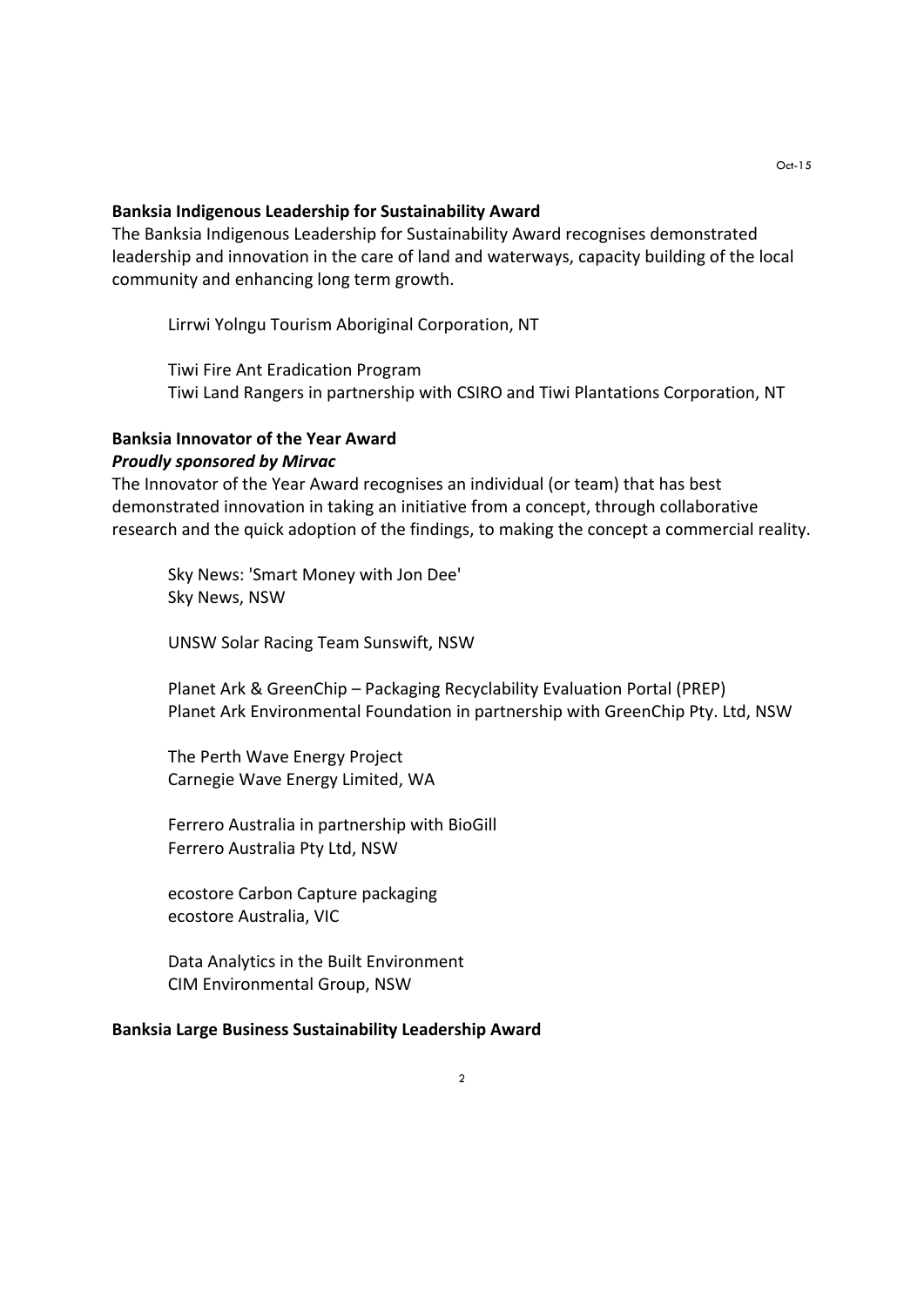### **Proudly sponsored by NSW Government Office of Environment and Heritage**

The Banksia Large Business Sustainability Leadership Award recognises fully integrated sustainable principles and practices into operational business activities, reducing the organisation's footprint and adding value to society.

Qantas Qantas Airways, NSW

IAG - creating safer, stronger and more confident communities IAG, NSW

The Kathmandu Effect Kathmandu Ltd, VIC

Australia Post - embedding environmental sustainability across the business to help our people, customers and community build a better environment Australia Post, VIC

De Bortoli Wines: The journey to becoming 'The Zero Waste Winery' De Bortoli Wines, NSW

#### **Mindful Movement**

#### **Proudly sponsored by RACV**

The Banksia Mindful Movement Award recognises demonstrated leadership and achievement across all social, economical and environmental dimensions whilst implementing innovative ways of reducing the impacts associated with the transportation of people!and/or!good

UNSW Solar Racing Team Sunswift, NSW

Sustainable Fleet Program City of Sydney, NSW

RAC Electric Highway $(R)$ RAC WA, WA

**Natural Capital Award Proudly sponsored by NAB**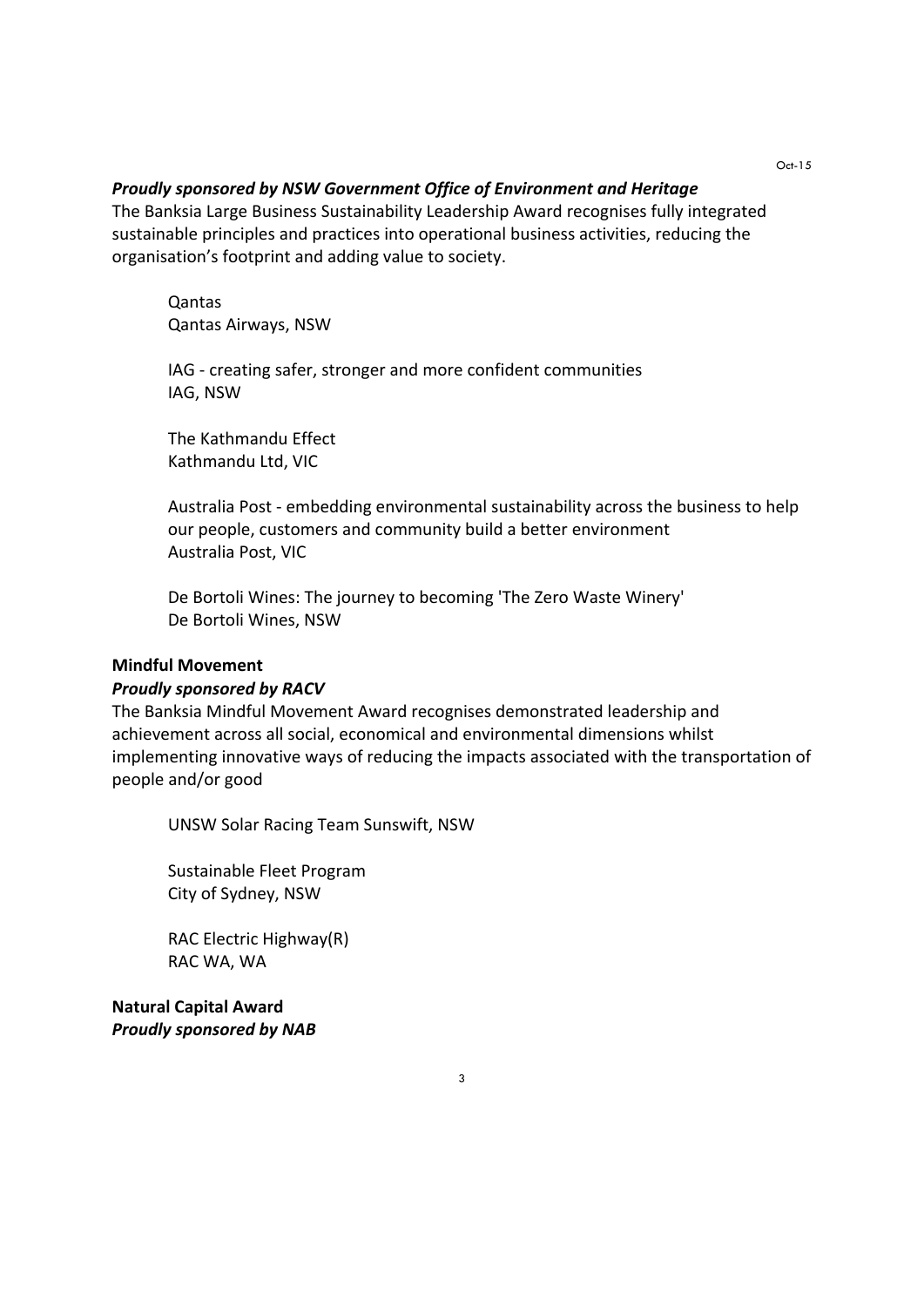The Banksia Natural Capital Award recognises demonstrated leadership and innovation in the sustainable management of renewable resources (e.g. agricultural crops, vegetation, wildlife) and non-renewable resources (e.g. fossil fuels and mineral deposits).

Peel-Harvey Catchment Council's Ramsar Initiative Peel-Harvey Catchment Council, WA

Gluepot Reserve - A reserve With a Difference BirdLife Australia Gluepot Reserve, SA

Australian Dairy Industry Sustainability Framework: Enhancing livelihoods, improving wellbeing, reducing environmental impact Dairy Australia (on behalf of the Australian Dairy Industry Council), VIC

Macquarie Island Pest Eradication Project Tasmania Parks and Wildlife Service, TAS

**Tweed Byron Koala Connections** Tweed Shire Council, NSW

## **Small to Medium Business Sustainability Leadership Award Proudly sponsored by Australia Post**

The Banksia Small to Medium Business Sustainability Leadership Award recognises a business that demonstrates leadership by fully integrating sustainability principles and practices into operational business activities and reducing the organisation's footprint. Also demonstrating societal value adds through its practices.

Serendipity Ice Cream, NSW

Australian Ethical Investment, NSW

Tahbilk Winery, VIC

Kalleske Wines Pty Ltd, SA

Kooweerup Regional Health Service, VIC

**Smart Technology Award**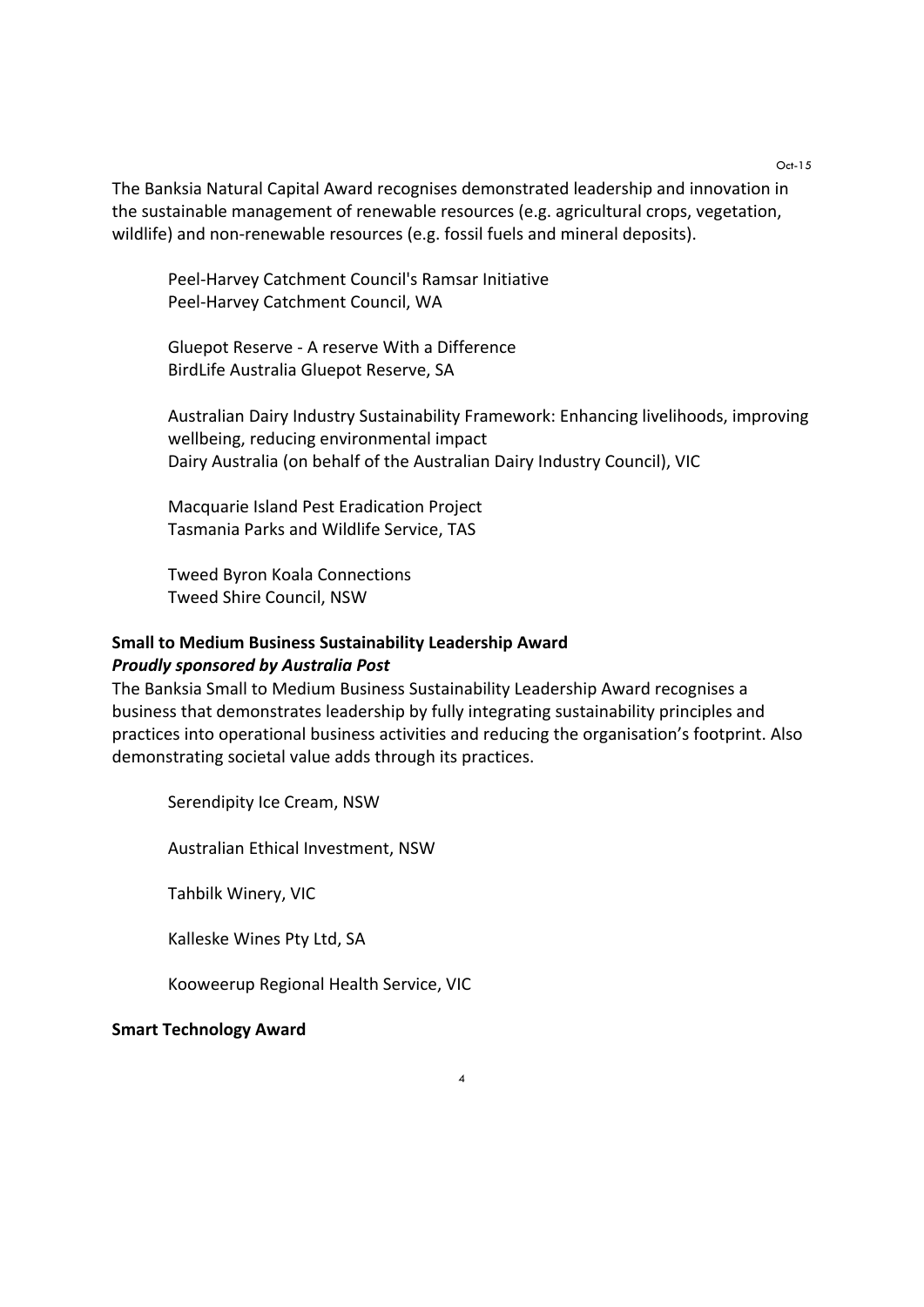The Banksia Smart Technology Award recognises demonstrated leadership and innovation in the development and application of technology, which directly promotes a more sustainable world. The Award covers all dimensions of sustainability including environmental performance, social wellbeing and economic development

Sustain Me Group, VIC

Robotics for sustainable row crop farming ACFR, The University of Sydney, NSW

A New Generation Flood Emergency Decision Support System - Integration of Natural Hazards Management in Sustainable Growth Gold Coast City Council, QLD

Southern Oil Refining: Northern Oil Refinery Southern Oil Refining, QLD

#### Sustainability in Design, Build Award: Buildings, Landscapes and Infrastructure Projects

The Banksia Sustainability in Design, Build –Buildings, Landscapes and Infrastructure Projects Award recognises the entry that best demonstrates leadership and innovation by integrating sustainable principles and practices in the design, construction and retrofitting of building and infrastructure projects.

Bairnsdale Library NOWarchitecture, VIC

Canberra Airport's Airvolution Canberra Airport, ACT

Regional Rail Link Authority, VIC

Barangaroo Reserve by Lendlease Lendlease, NSW

#### **Sustainability in Design, Build: Products**

The Banksia Sustainability in Design, Build Award: Products recognises outstanding achievement in improving sustainability through the design, manufacture and commercial

 $Oct-15$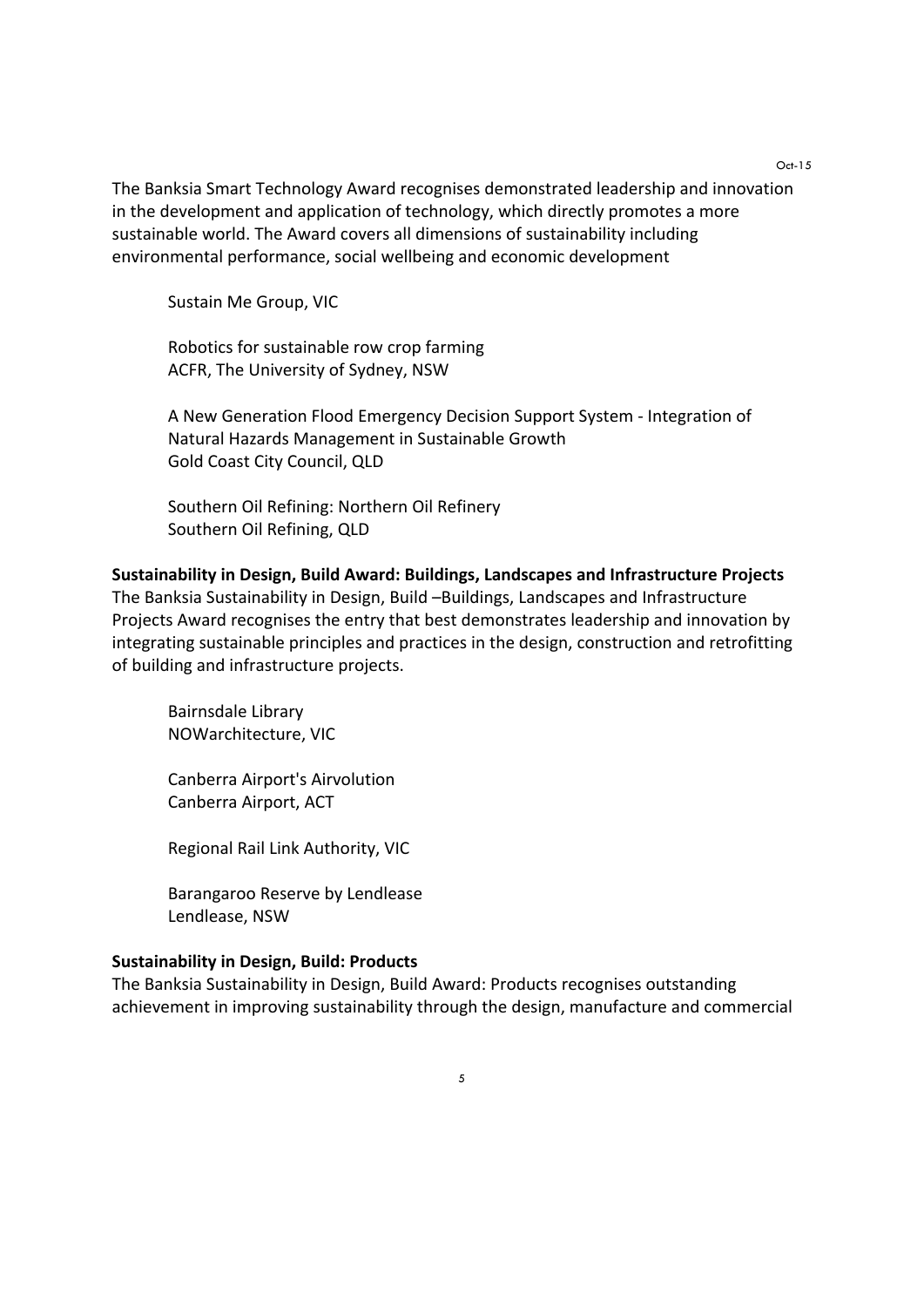application of a product/s. It includes new products as well as improvements in process or design that improve the sustainability of existing products.

Polystat Casafico, VIC

Fieldtech Solutions Fieldtech Solutions, VIC

### **Sustainable Communities Award**

The Banksia Sustainable Communities Award recognises a group or individual that has demonstrated strong local capacity building and implementation of locally relevant solutions, measurably enhancing the long-term social, economic and environmental status of the community.

ClearSky Solar Investments ClearSky Solar Investments, NSW

Grown & Gathered - Empowering Community Through Sustainable Food Systems and a Bright Future Grown & Gathered, VIC

Moreland Energy Foundation, VIC

Avoid Island Project Queensland Trust for Nature, QLD

Overcoming barriers to effective household kerbside garden and food organics recovery

Goulburn Valley Waste and Resource Recovery Group in partnership with Moira Shire, VIC

## **Sustainable Water Management Award Proudly sponsored by MMG**

The Banksia Sustainable Water Management Award recognises demonstrated leadership and innovation in assuring continued environment and community access, both today and by future generations, to quality freshwater resources and vibrant marine environments.

 $Oct-15$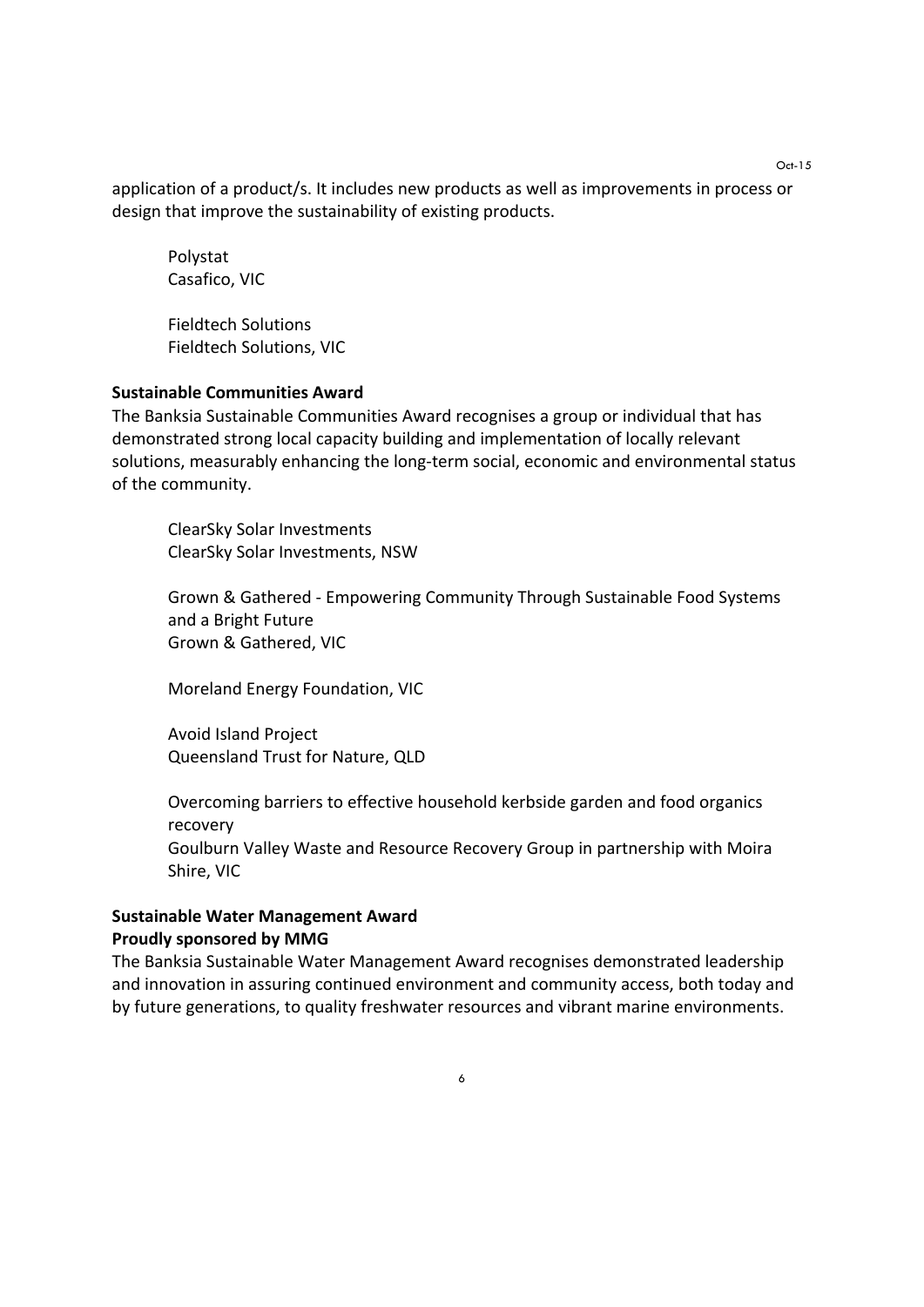Managing the Swan River During the Development of Elizabeth Quay Leighton Broad, WA

Getting things done in South Australia - the evolution of South Australian River Murray Sustainability Program (SARMS) Primary Industries and Regions, SA

Protecting the Health of the Gippsland Lakes - "Macalister Nutrient Reduction Program Southern Rural Water, VIC

Farm Water Program Goulburn Broken Catchment Management Authority, VIC

## **The Richard Pratt Banksia CEO Award Proudly sponsored by Visy**

The Richard Pratt Banksia CEO Award recognises an individual executive's contribution towards the economic, social and environmental sustainability achievements of the organisation or company they work for and which has collateral benefits for the globe.

Amanda McKenzie - The Climate Council The Climate Council, NSW

Mark!Ryan Tassal, TAS

Robbert Rietbroek - Driving Excellence in Sustainability Kimberly-Clark Australia, NSW

-ends-

## **Key Facts and Figures**

Announcement of the National 2015 Banksia Sustainability Award Finalists - 56 finalists across 14 Award Categories. The Winners will be announced at SD2015 on November 13 2015.

7

## **About**

Oct-15